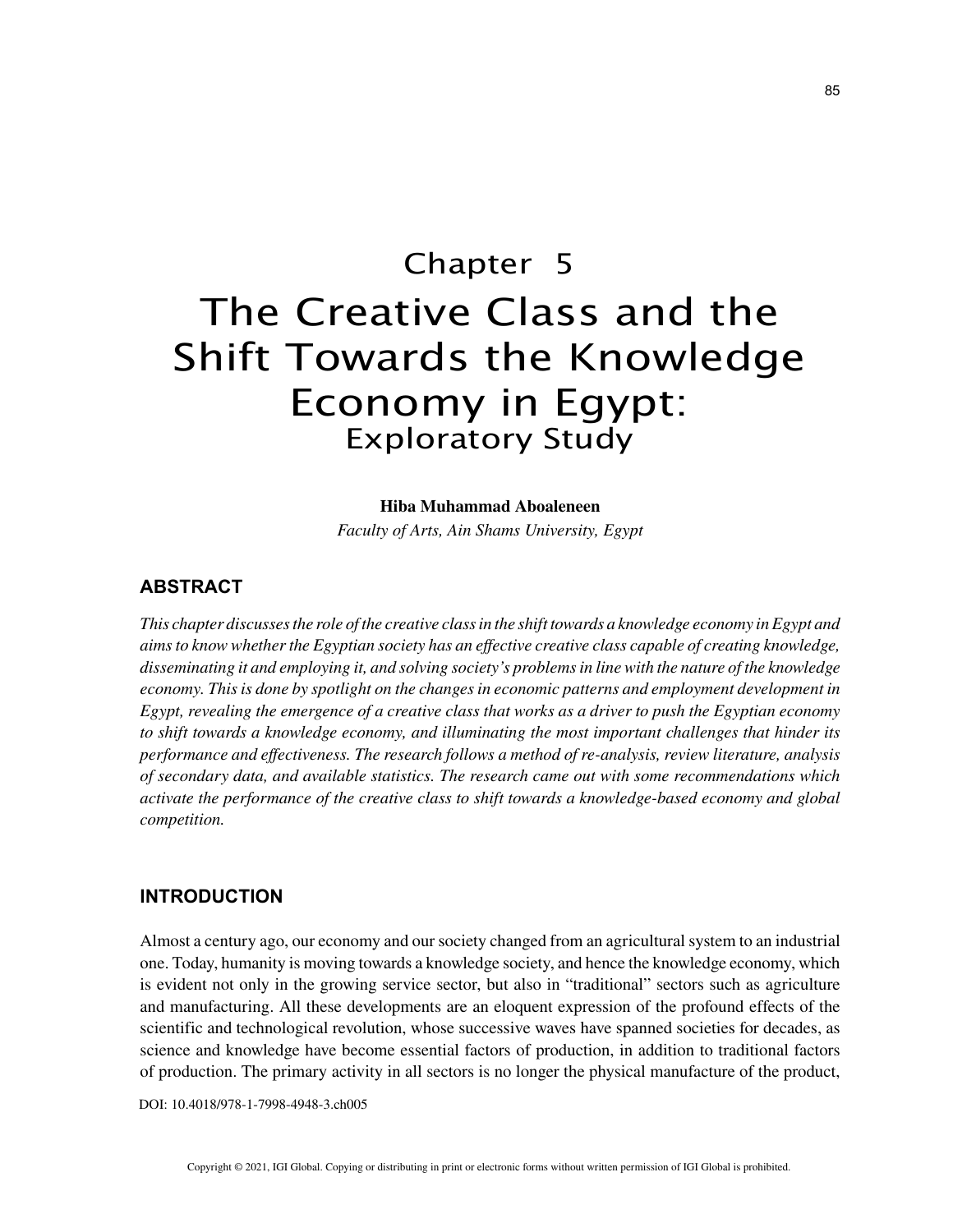#### *The Creative Class and the Shift Towards the Knowledge Economy in Egypt*

but rather product development and the generation of new knowledge. Knowledge-intensive activities require a new "creative class" with a high degree of education and ability to the knowledge creativity.

Economic growth now does not depend on specific industries such as high-tech that are run through highly educated human capital, but rather depend on creators who are not associated with a specific industry. Human capital cannot by itself contribute to economic development if the creative scientific qualifications obtained are not invested in the relevant forms of employment; the ability to create ideas, inputs, processes, and products is more important to the economy that creativity pushes forward. Economic development has become increasingly depend on knowledge, and creative professions determine the actual ability of individuals to apply knowledge (Alehegn, et al, 2013).

Future success is no longer technical, administrative or governmental, but the reasons for success lie in the person himself, his effectiveness and patterns of his relationships with others. Today, progress is no longer measured by the material capital that countries possess, but by the human capital they possess, represented in a creative class capable of providing their society with innovative and creative intellectual content. Despite the importance of human resource development in general, attention should be directed to a special class of human resources (the creative class) on which the prosperity of the Egyptian society is based, and this category possesses the knowledge, experience, and creative ability. Hence, development and investment in this respective field is required in the light of the intense competition for human competencies. The creative class in Egypt forms 29.50% of the workforce, and according to the Global Innovation Index (GCI 2015), Egypt ranked (41) out of (139) countries in this respect (Florida, et al., 2015). In this regard, the current chapter aims to identify the role of the creative class in the shift towards a knowledge economy in Egypt, through the following sub-aims: - The first aim: determining which type of economic patterns currently dominates Egypt, to know whether or not Egypt is in the stage of a knowledge economy? This is through monitoring the development of employment in Egypt. The second aim: to reveal the emergence of a creative class in Egypt and the most important challenges that hinder its effectiveness. The third aim: to develop a set of recommendations to address the challenges facing the effectiveness of the creative class in Egypt. This is discussed in light of two axes:

- Changes in the pattern of the economy and the development of employment in Egypt.
- The rise of the creative class in Egypt and the challenges of the transformation towards a knowledge economy.

# **BACKGROUND**

Over the past two decades of the twentieth century, creativity has become the driving force of our economy, and the creative sector has exploded, adding more than 20 million jobs. Globally, a third of workers in advanced industrialized countries work in the creative sector, they are working in the fields of science and engineering, research and development, technology-based industries, arts, music, culture, aesthetic and design businesses, or knowledge-based careers for healthcare, finance, and law. This creative sector accounts for nearly half of the income from wages and salaries in the United States, compared to both the industry and services sectors (Florida, 2005a).

Where all of (Landry, 2000; Foster & Kaplan, 2001; Howkins, 2001; Florida, 2002; Ridderstrale & Nordstrom, 2004; Carrillo, 2006) emphasized that we are in the midst of social and economic transforma